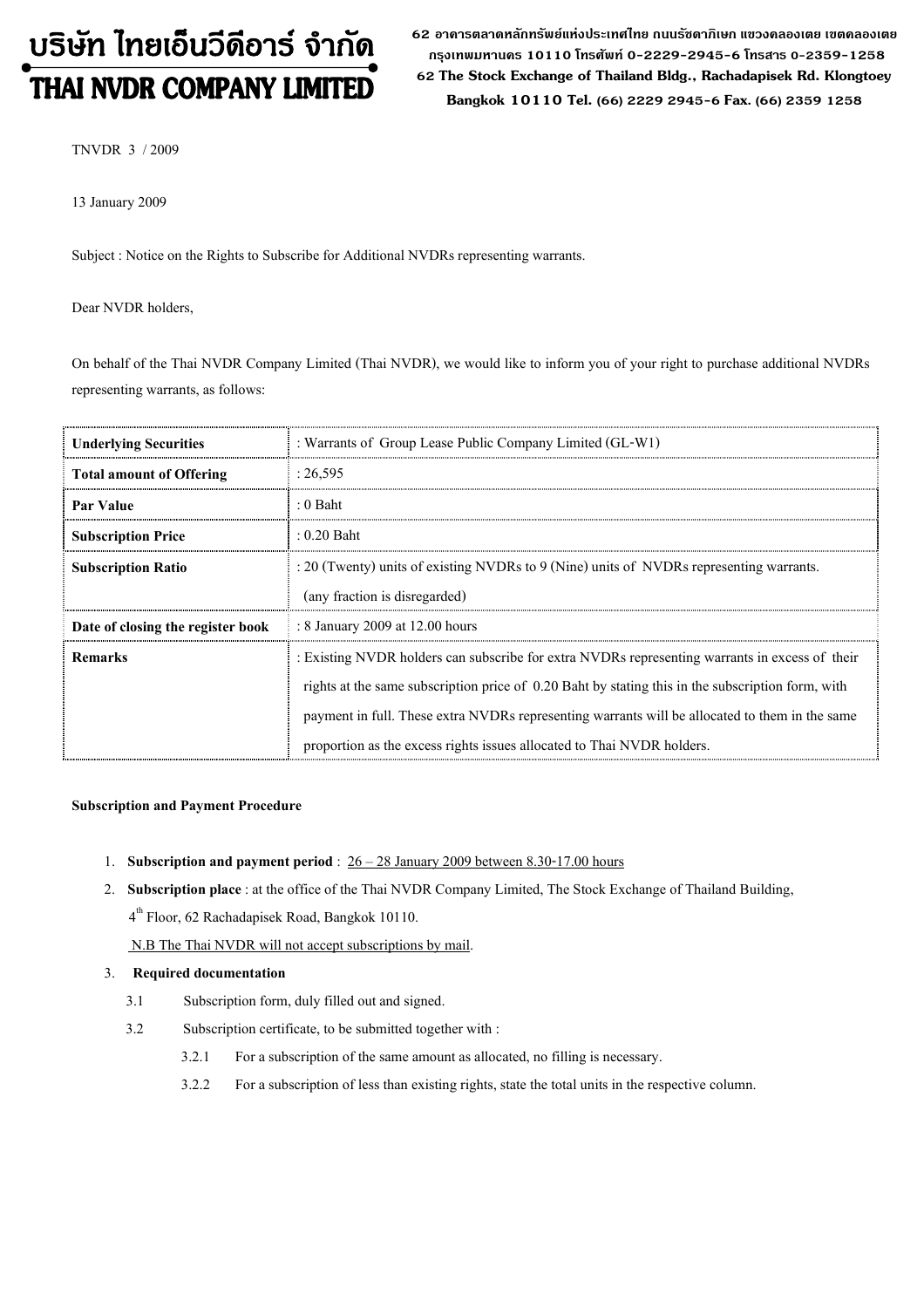#### 4. Payment

4.1 Subscription for full entitlement or less than the entitlement, please make payment by one check or one cashier check which is collectable through the Bangkok Clearing House within 29 January 2009. Indicate the subscription date and make it payable to "Group Lease Plc. for Right Warrant subscription and exercise".

4.2 Subscription for excess the entitlement, payment must be made by additional one check or one cashier check which is collectable through the Bangkok Clearing House within 29 January 2009. Indicate the subscription date and make it payable to "Group Lease Plc. for Right Warrant subscription and exercise".

- 5. If NVDR holders fail to exercise their rights or make a payment within the allotted time schedule, or the check or cashier check is not honored, it shall be deemed that such NVDR holders do not wish to exercise their subscription rights. Thai NVDR shall thus regard the subscription as being void.
- 6. Refund for unallotted NVDRs representing warrants.

If the excess rights NVDRs representing warrants were not allotted in full because the number of NVDRs representing warrants subscribed for were more than the number or remaining units of NVDRs representing warrants, the Thai NVDR will make a refund (without interest) to the NVDR holders by check for the unallotted NVDRs representing warrants and send it by registered mail to the address that appears on the Share Register Book on the date of closing the book, within 40 days from the final day of the subscription period.

Should you need any further information, please do not hesitate to contact Account Services Unit at 02-229-2800 Ext. 2945-6.

Sincerely yours,

Thai NVDR Company Limited

faction

(Somchai Oksue) Head Depository Dept. SET Group

Enclosure : 1. Subscription Form for NVDR Right Issues 2. Subscription Certificate